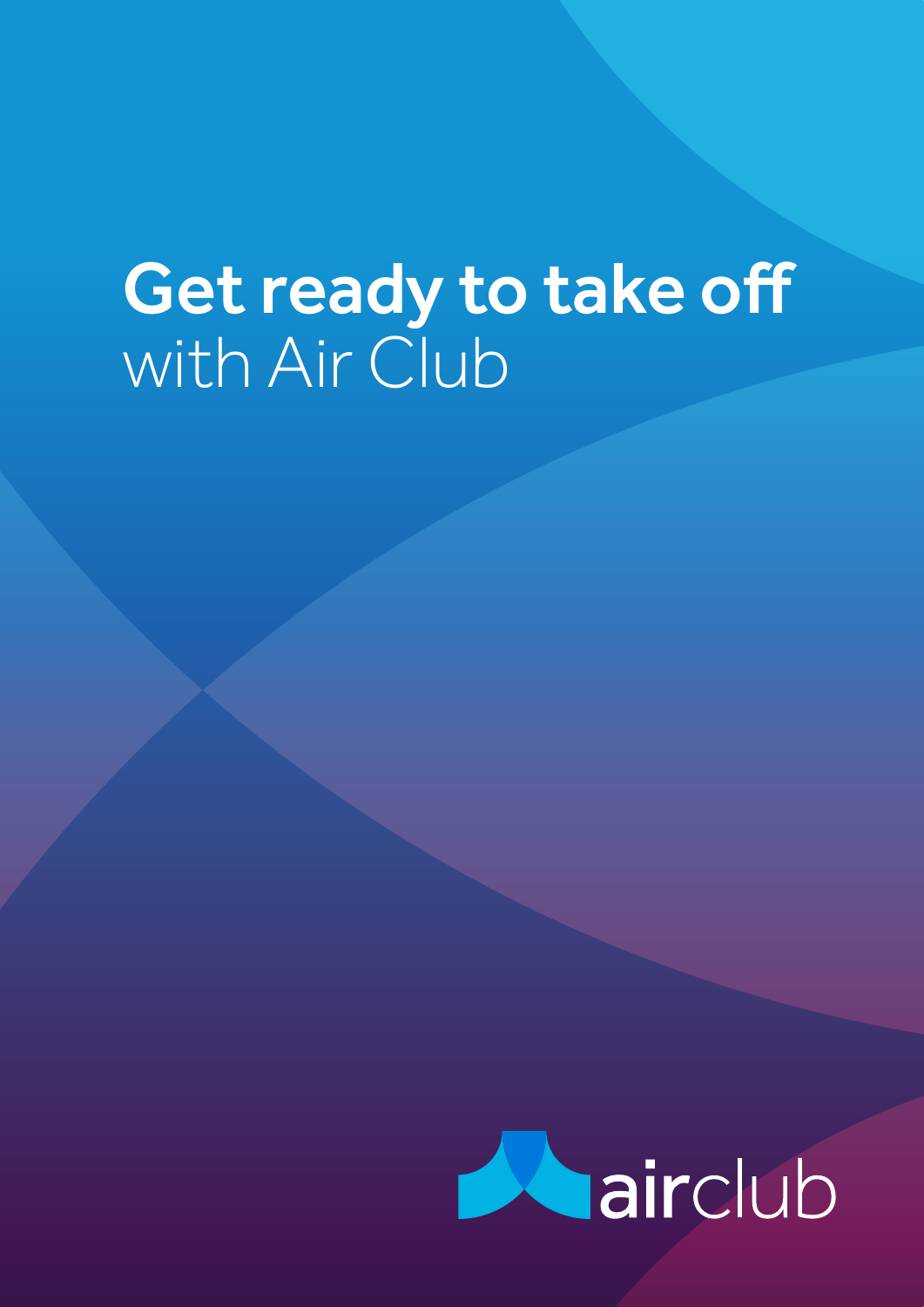" With Air Club, we benefit from being part of a collective group and have all the help we need at our fingertips to give the best advice for people in later life."

Paul Saroya, Viva Retirement Solutions





The later life lending market is one that is increasingly being seen as a major growth sector. We know in the UK that pension provision is declining as we see a future of hugely underfunded money purchase arrangements, and the decline in final salary defined benefits schemes. Income and capital demands, as well as differing needs, are evolving from an age group that now enter retirement as a 20-plus

year journey.

As a result of this economic and societal evolution, more people are considering property wealth to help support their financial goals in later life, such as care costs, home modifications and inter-generational family gifting. This, in turn, is driving new challenges and opportunities for the advising community both now, and for the future.

Since 2007, Air Club has been a voice for advisers, driving commercial benefits, training, technology and innovation for over 8,000 members. We provide resources and support for more than 10,000 cases each year, equating to better outcomes for your clients as well as extra commission for you.

Last year, our members received more than £29m in commission, £3.8m above what would have been earned by dealing direct with lenders.

Our services laid out in this brochure will ensure you get the best options and products for your business needs, and we are always listening and engaging with our members to ensure we drive forwards and evolve together.

So, whether you write one later life lending product a year, or one a day, Air Club is here to support you.

**Stuart Wilson**, CEO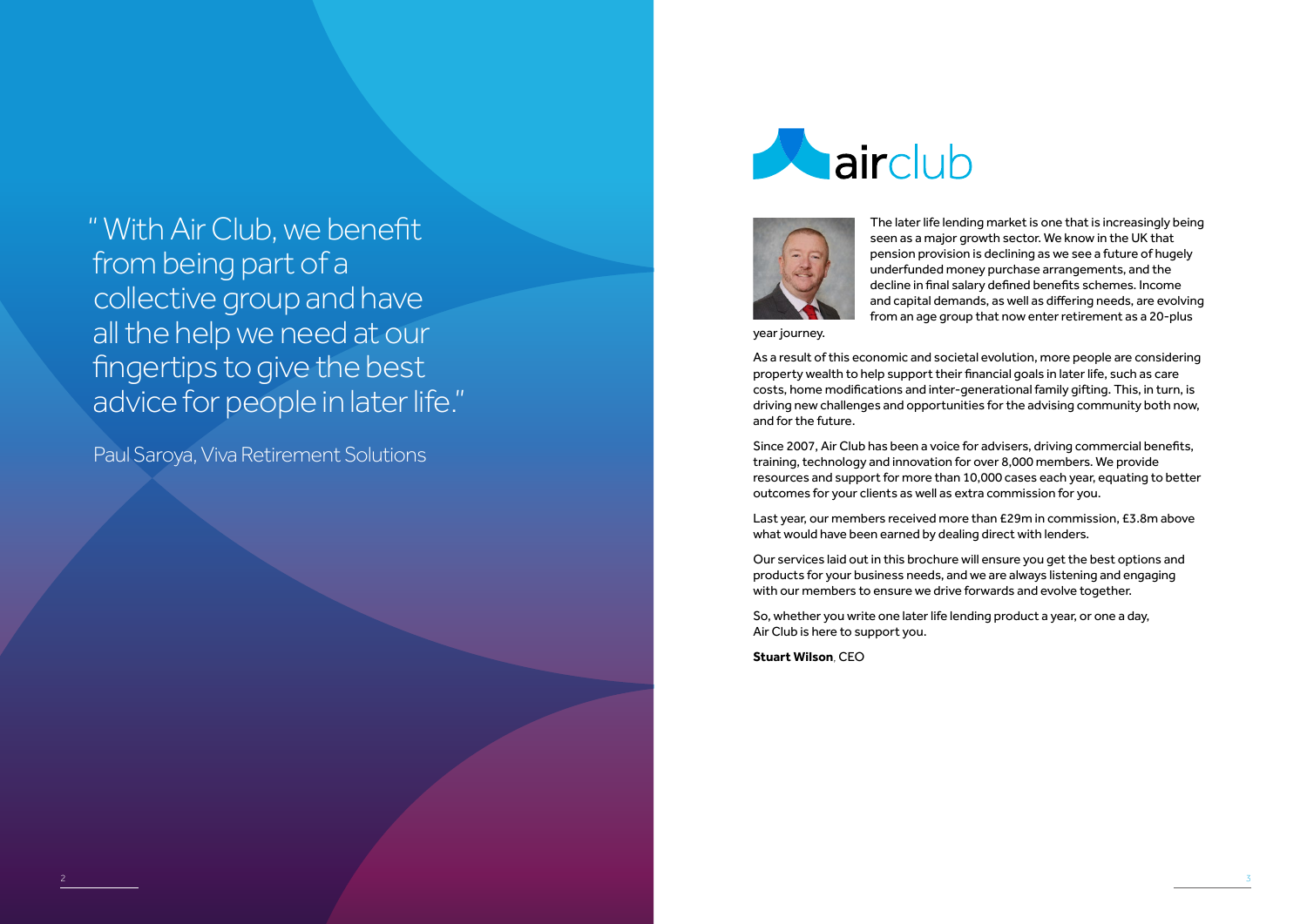## Welcome to the Club It pays to be a member

Air Club is the largest adviser-centric membership scheme in the UK later life lending market and free to join, with more than 8,000 members across the country.

It's your accessible gateway to increasing levels of competitive advantage, business growth and profitability; enabling you every step of the way to secure better outcomes for both you and your clients.

As an Air Club member, you unlock access to the latest market-leading technology, significant commercial uplifts and a unique rewards structure, as well as on-demand help and support from subject matter experts.

And as you increase your expertise and volume, you can access greater rewards through our whole-of-market Elite or panel-based Select tiers, both of which ensure the more you grow, the more you earn.

Through your free membership, you also gain exclusive access to products and deals from a variety of lenders and partners; providing greater scope for business development and enhanced rewards for volume and professionalism.

In fact, it really pays to be a member of Air Club. In 2021 alone, our members received more than £29m in commission, £3.8m above what would have been earned by dealing directly with lenders.



#### Air Club gives you:









£3.8m extra commission earned in 2021

! Make sure your submission route is set to Air with all later life lenders

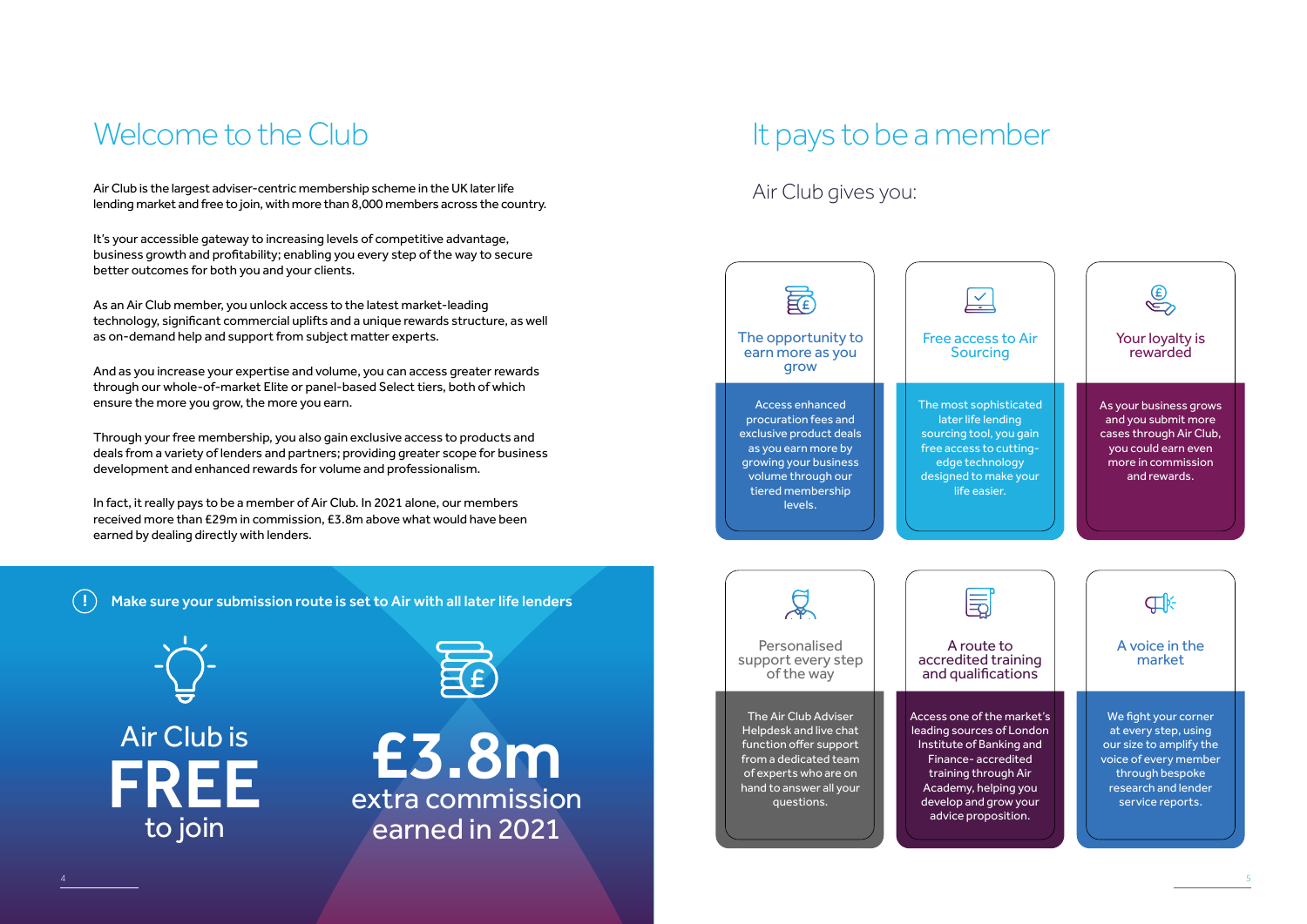\*vs going direct to lender

|                                                  | Club                                                                 | Platinum                                    | <b>Elite</b>                  | Select                                    |
|--------------------------------------------------|----------------------------------------------------------------------|---------------------------------------------|-------------------------------|-------------------------------------------|
|                                                  | Available and free to use<br>for all FCA regulated<br>intermediaries | Complete a minimum<br>of six cases per year | Firms to be approached        | Limited panel proposition.<br>Invite only |
| <b>Enhanced commission rates</b>                 | Up to 0.2% higher commission*                                        | Up to 0.4% higher commission*               | Up to 0.6% higher commission* | Up to 1% higher commission*               |
| <b>Full access to Air Sourcing</b>               | $\bullet$                                                            | $\bullet$                                   | $\bullet$                     | $\bullet$                                 |
| Access to exclusive products and deals           | $\bullet$                                                            | $\bullet$                                   | $\bullet$                     | $\bullet$                                 |
| Access to Adviser Helpdesk and live chat         | $\bullet$                                                            | $\bullet$                                   | $\bullet$                     | $\bullet$                                 |
| <b>Access to WriteRoute</b>                      | $\bullet$                                                            | $\bullet$                                   | $\bullet$                     | $\bullet$                                 |
| Free access to State benefit software entitledto |                                                                      |                                             | $\bullet$                     | $\bullet$                                 |
| Free access to Air Academy                       |                                                                      |                                             | $\bullet$                     | $\bullet$                                 |
| Free Knowledge Bank access                       |                                                                      |                                             | $\bullet$                     | $\bullet$                                 |
| Dedicated help inbox                             |                                                                      |                                             |                               | $\bullet$                                 |
| <b>Access to Marketing Hub</b>                   |                                                                      |                                             |                               | $\bullet$                                 |
| Bespoke Air Sourcing dashboard                   |                                                                      |                                             |                               |                                           |

## Air Club gives you the opportunity to earn more as you grow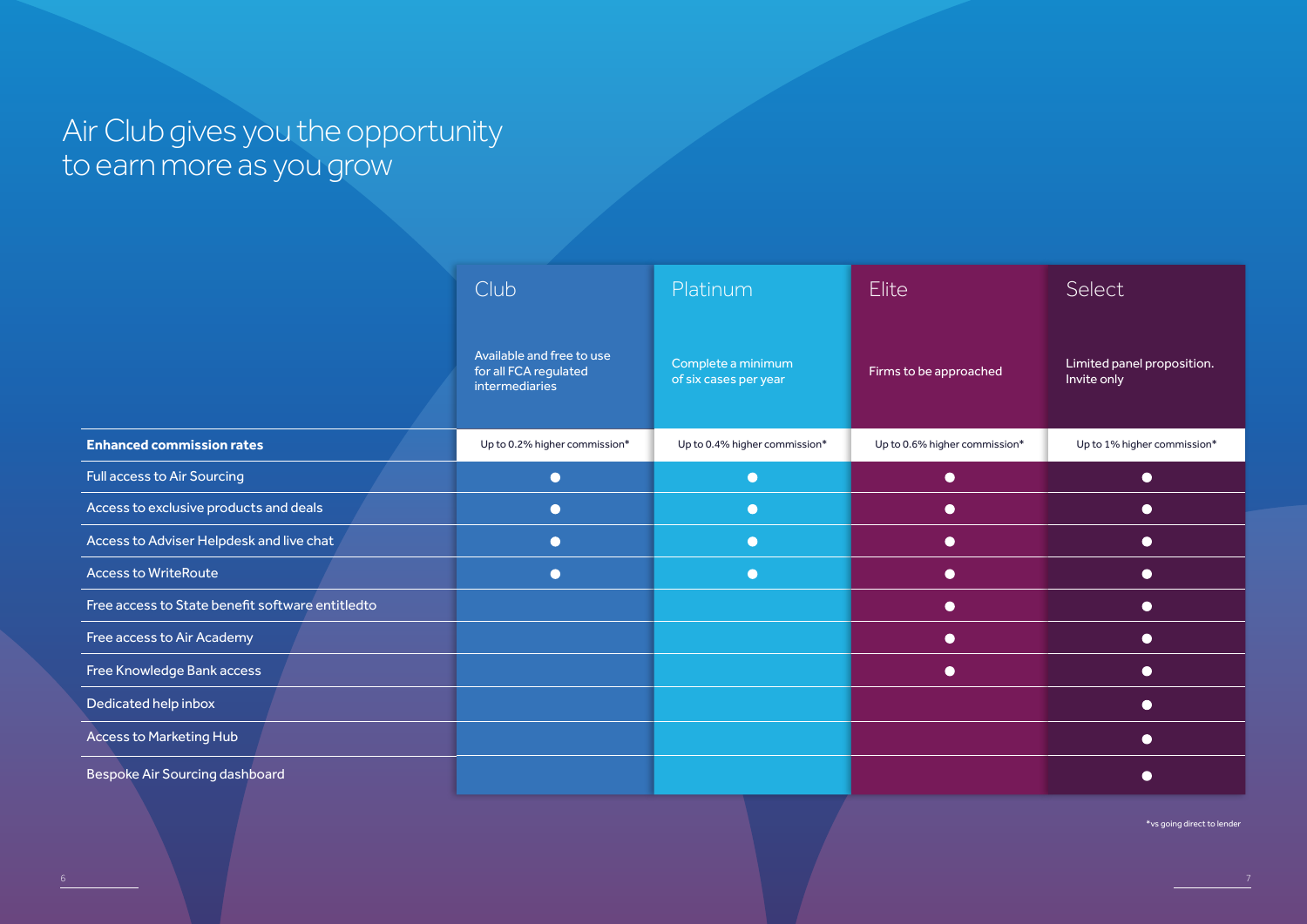### Air Club gives you personalised support every step of the way

As an Air Club member, you have access to unrivaled support from our dedicated, expert support team.

#### Expert case support

Struggling with a tricky case or have been rejected elsewhere? Our team will use their specialist knowledge of the later life lending market to help you identify the best lender for your client's needs, including the latest product updates and preferential rates.

#### Available anytime, anywhere

The Adviser Helpdesk is manned by industry and sector experts. Our live chat function enables you to get instant answers for those difficult cases from anywhere in the world.

#### Getting the most from your membership

Your membership gives you access to a wide range of market-leading tools and support. Our Adviser Helpdesk is on hand to ensure you're getting the most out of your membership and can talk you through all the features available to you.

#### Enhanced case support through Enquiries

Complete a State benefits check in minutes using the entitledto tool State benefits check STEP

Our enhanced Enquiries process allows you to receive quick responses to case queries direct from lenders. An audit trail is saved in your account to support your advice process.

#### We're always on your side

Air's WriteRoute will allow you to give your clients a smoother, slicker advice journey. All steps are stored in your account safely and securely for future reference or for your compliance team.

Through your Air Club membership, you have access to regular market research to help develop your business' growth and efficiency, including the Later Life Census and ongoing Lender Temperature Checks to ensure you and your clients secure the best outcomes.

There are also regular webinars to support your ongoing professional development, the chance to have your say on the direction of the market as well as close links with trade bodies, such as the Equity Release Council.

# Start your advice journey<br>with WriteRoute

lenders in one go

Source from the widest range of later life lending products on any UK sourcing system

Use our enhanced fact-find to gather all the information you need to start your client's later life lending journey

Simply select a product and our system will use the fact-find template to populate your suitability report

#### Request KFIs from multiple Request KFIs

Compare later life products against all lenders' detailed criteria Compare lenders

Choose Air Club as your submission route for an enhanced procuration fee of up to 0.75% with some lenders Get enhanced procuration fees







#### STEP 03 Product sourcing

#### Fact-find



#### Aftercare





Suitability report STEP

Work through your advice process seamlessly from end to end and deliver the right outcomes for your clients with Air's enhanced fact-find, suitability report and KFI creator, WriteRoute.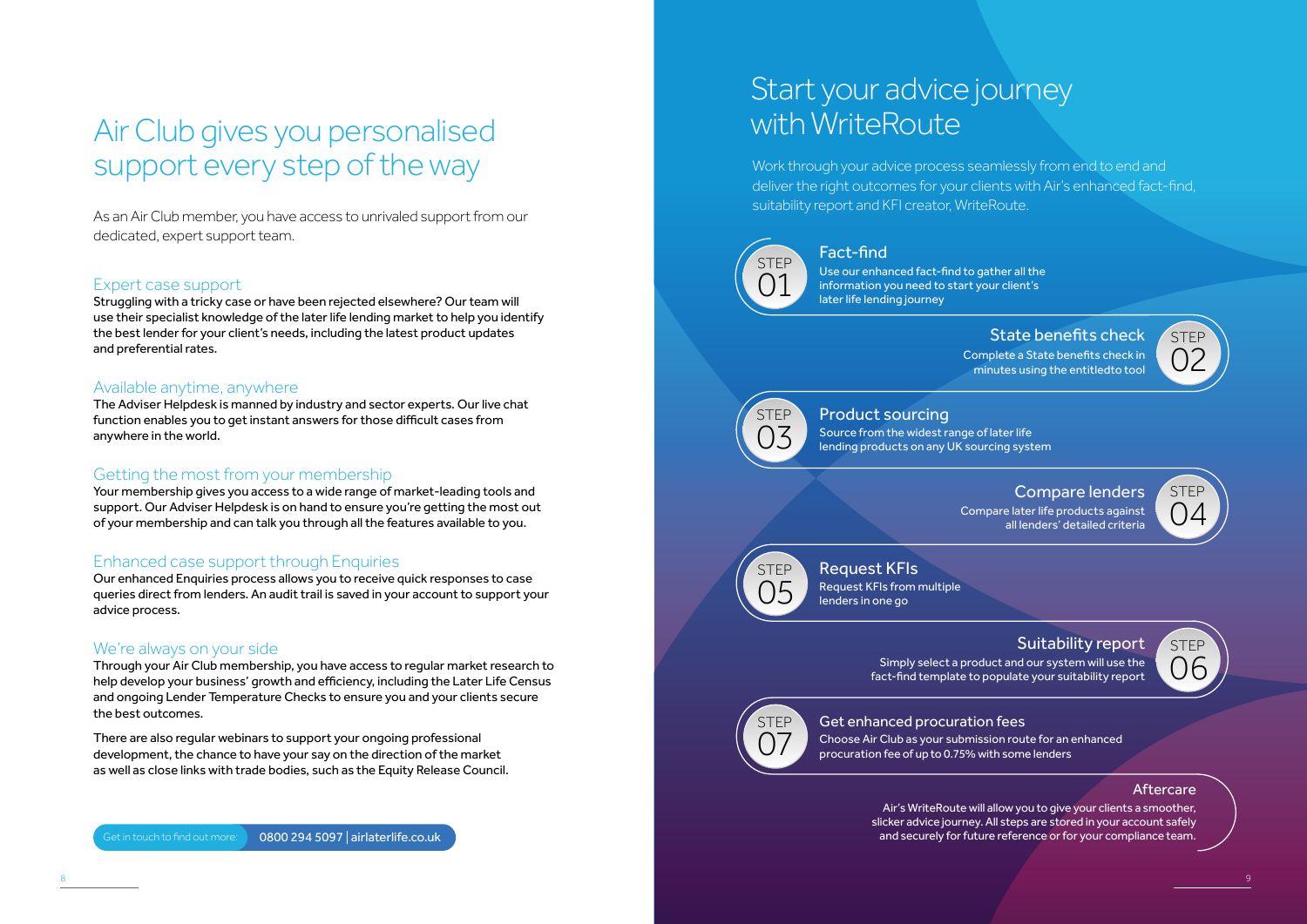

### Introducing the new Air Club

At Air, we consistently listen and engage with our Club members to ensure we drive forwards and evolve as one.

It's a partnership that has been instrumental in the rapid growth of the later life lending market, the continued improvement and expansion of the Air platform, and one which allows you, as an adviser, to provide your clients with a wider and more efficient selection of financial solutions to better suit their individual needs.

Through continued development of our technology, tools and rewards structure, we're on the brink of relaunching a new and improved Air Club; one which will further help you increase your levels of competitive advantage, business growth and profitability.

So, in anticipation of our exciting relaunch, here's a sneak peek at what you can expect from your new Air Club.

> And finally, you'll also have access to a wider range of personalised support from the UK's largest later life lending club to help enhance your services and achieve better customer outcomes.

Get in touch to find out more: 0800 294 5097 | airlaterlife.co.uk

#### More opportunity

Through the new Air Club, there'll be more opportunities for you to grow and develop your later life lending business, whether that's through the choice of either a tied or whole-of-market lending proposition to suit your business, or access to more exclusive tools and services as you progress through the reward tiers.



#### Better rewards

Speaking of rewards, there'll be greater rewards for your loyalty and professionalism, championing both your lending volume and experience with exclusive deals and enhanced procuration fees.

|  | v.       |  |  |
|--|----------|--|--|
|  | a p<br>c |  |  |
|  | T.       |  |  |
|  |          |  |  |

#### Access to more